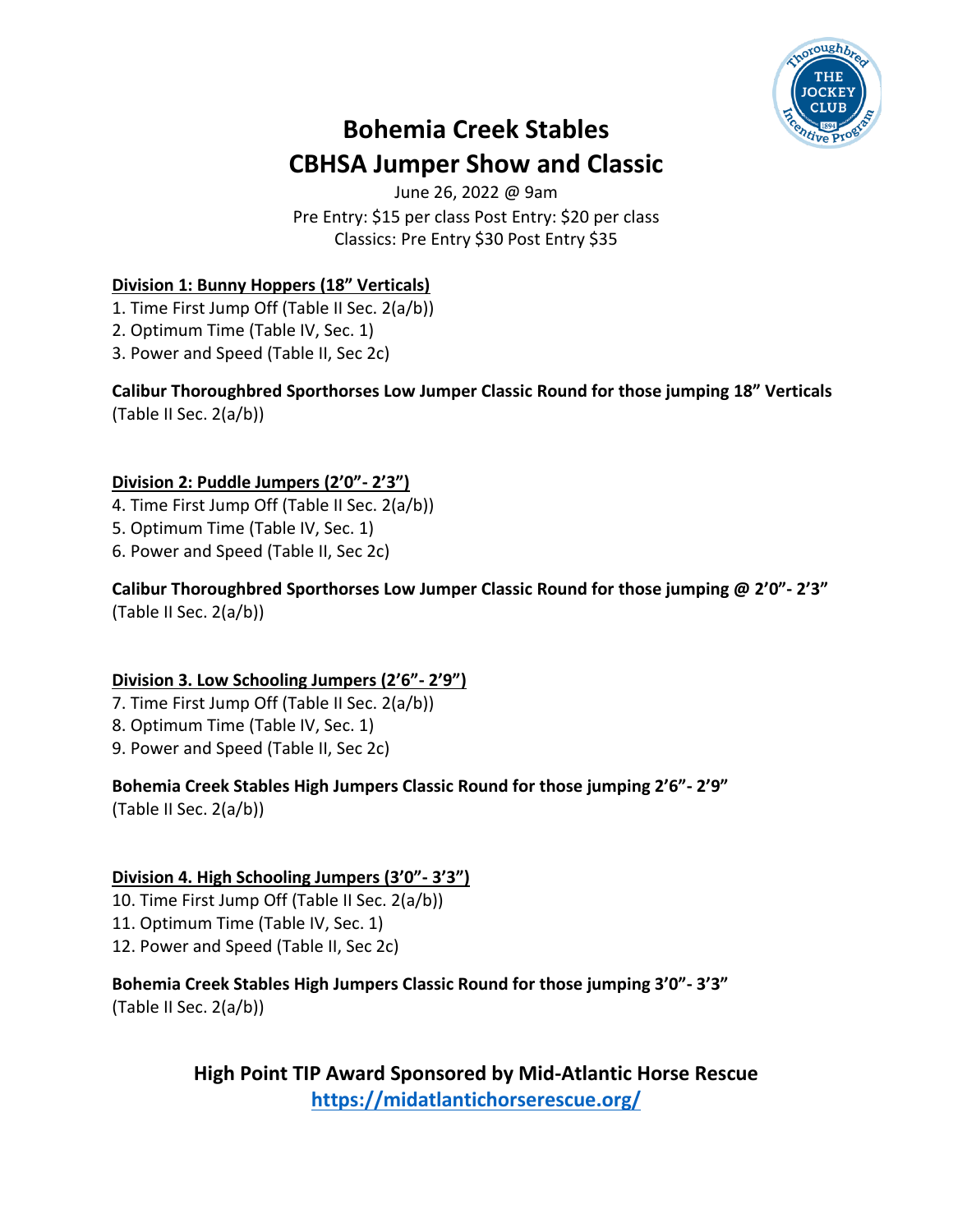

# **Bohemia Creek Stables**

## **CBHSA Jumper Show and Classic**

#### **RULES & CLASS DESCRIPTIONS**

Horse and rider combinations may not cross enter divisions at the same show. Dress is casual. Approved ASTM helmet and proper footwear with heel must be worn while mounted. Show management has the right to refuse entry at the gate if helmet and footwear are not appropriate. Please pick up all manure, hay, shavings, trash, etc. from all parking/trailer areas!

#### **Time First Round Classes:**

**Table II, Sec. 1— Speed** - The first round is decided by adding together the faults incurred over the course and any penalties for exceeding the Time Allowed. Horses with clear rounds or equal faults are classified according to their time taken to complete the course.

**Table II, Sec. 2 (c)— Power & Speed** - The first phase to consist of 8 to 10 jumping efforts and the second phase of 5 to 7 jumping efforts. Scores are decided by adding together the faults incurred over the course and any penalties for exceeding the Time Allowed if any. If a competitor has gone clear in the first phase, he will, upon crossing the finish line, commence the second phase course. Time starts as the horse crosses the finish line of the first phase. If there are no clear rounds and a tie exists for first place, the results will be determined by the scores and time from the first phase. The use of a Time Allowed is optional in the first phase. If a Time Allowed is not used in the first phase then those with equal faults will remain tied.

**Table IV Sec. 1- Optimum Time in First Round** - The first round is decided by adding together the faults incurred over the course and any penalties for exceeding the Time Allowed. In the case of equality of faults, ties will be broken on the following basis: an "Optimum Time" (defined as 4 seconds less than the Time Allowed for the course) will be posted on the course plan; the horse with the time on course closest to this Optimum Time (over or under) will prevail in the tie, next closest next, etc.

#### **Jump Off Classes:**

**Table II, Sec. 2 (a/b)—**Each exhibitor has the option of taking part in the jump-off at the completion of their round as in 2(b), or after all exhibitors have completed the first round as in 2(a).

**Table II, Sec. 2 (b)—**The first round and first jump-off, if any, are decided by adding together the faults incurred over the course and any penalties for exceeding the Time Allowed. If a competitor has gone clean in the first round, the competitor will, without leaving the ring, upon an audible signal, commence the designated jump-off course. A competitor with a clear round Bohemia Creek Stables CBHSA Jumper Show may dismount, and with assistance if necessary, adjust tack and/or equipment; however, upon the audible signal to begin his/her round, the